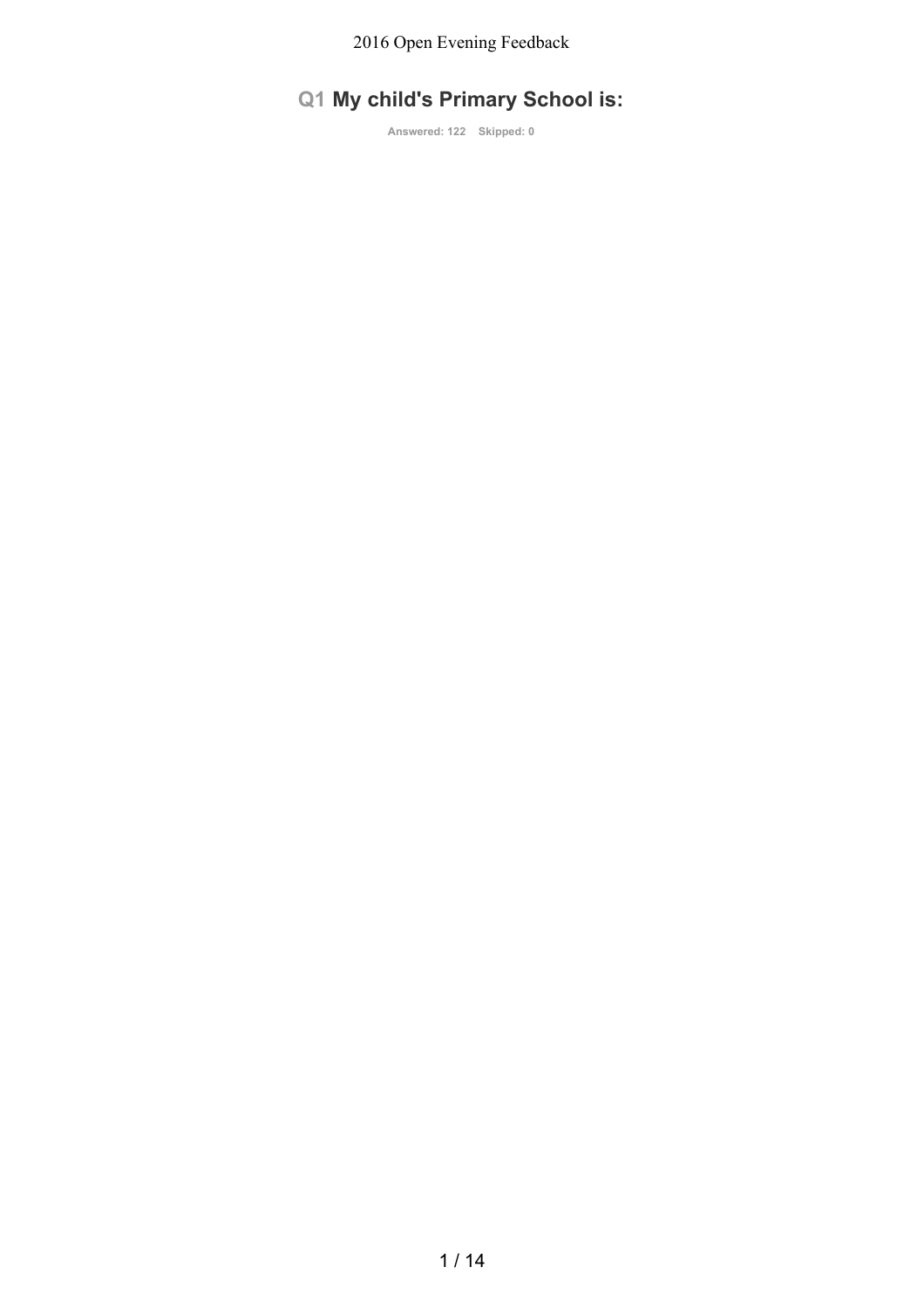

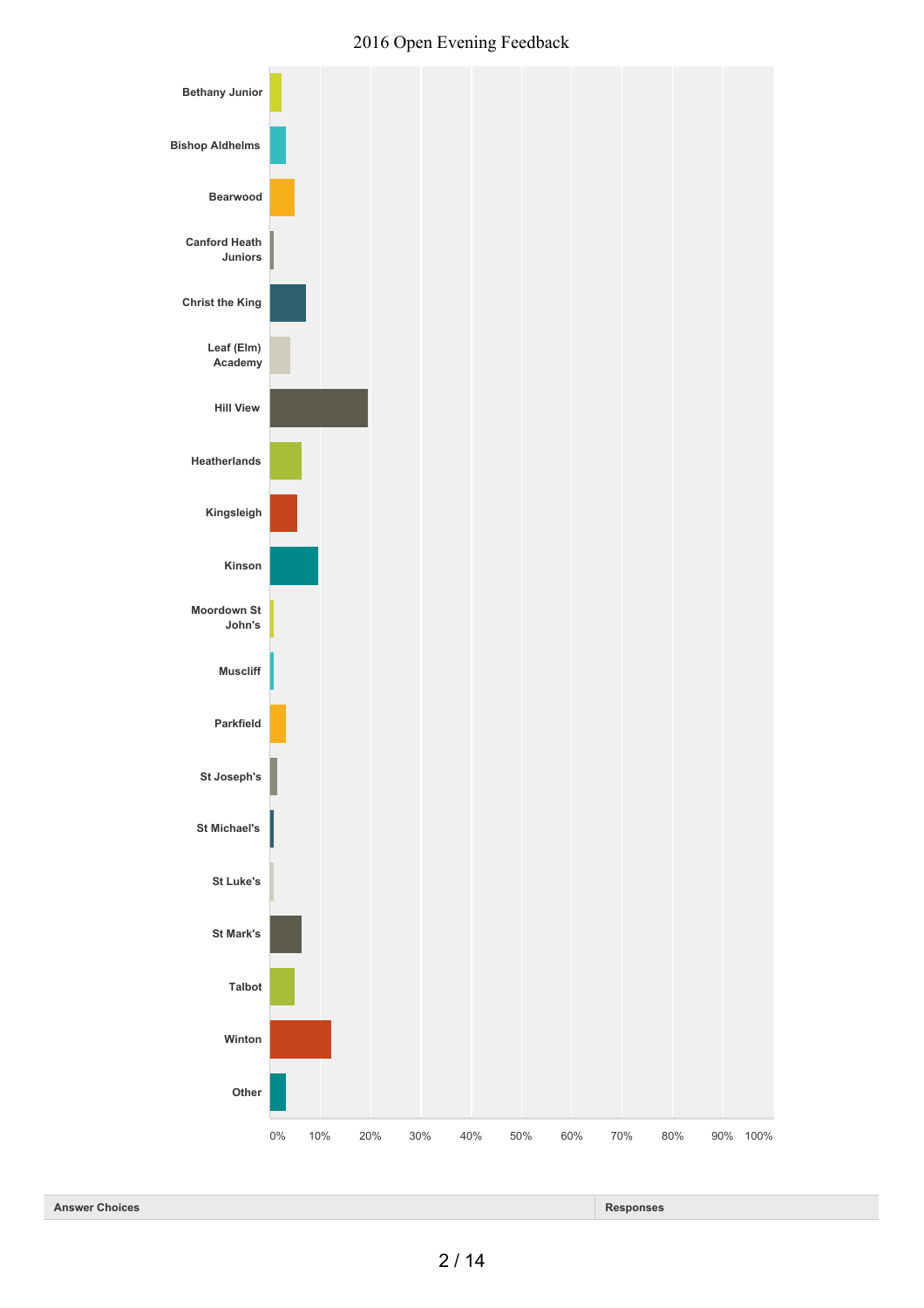| <b>Bethany Junior</b>  | 2.46%  | 3              |
|------------------------|--------|----------------|
| <b>Bishop Aldhelms</b> | 3.28%  | $\overline{4}$ |
| Bearwood               | 4.92%  | 6              |
| Canford Heath Juniors  | 0.82%  | $\mathbf{1}$   |
| Christ the King        | 7.38%  | $\overline{9}$ |
| Leaf (Elm) Academy     | 4.10%  | 5              |
| <b>Hill View</b>       | 19.67% | 24             |
| Heatherlands           | 6.56%  | 8              |
| Kingsleigh             | 5.74%  | $\overline{7}$ |
| Kinson                 | 9.84%  | 12             |
| Moordown St John's     | 0.82%  | $\mathbf{1}$   |
| Muscliff               | 0.82%  | $\mathbf{1}$   |
| Parkfield              | 3.28%  | $\overline{4}$ |
| St Joseph's            | 1.64%  | $\overline{2}$ |
| St Michael's           | 0.82%  | $\mathbf{1}$   |
| St Luke's              | 0.82%  | $\mathbf{1}$   |
| St Mark's              | 6.56%  | $\,8\,$        |
| Talbot                 | 4.92%  | 6              |
| Winton                 | 12.30% | 15             |
| Other                  | 3.28%  | $\overline{4}$ |
| Total                  |        | 122            |

| # | Other (please specify) | Date              |
|---|------------------------|-------------------|
|   | Dorchester Middle      | 9/15/2016 3:05 PM |
|   | Campion - Warwickshire | 9/15/2016 3:04 PM |
| 3 | Huish, Yeovil          | 9/15/2016 3:03 PM |
| 4 | Taught at home         | 9/15/2016 3:02 PM |
| h | Taught at home         | 9/15/2016 2:59 PM |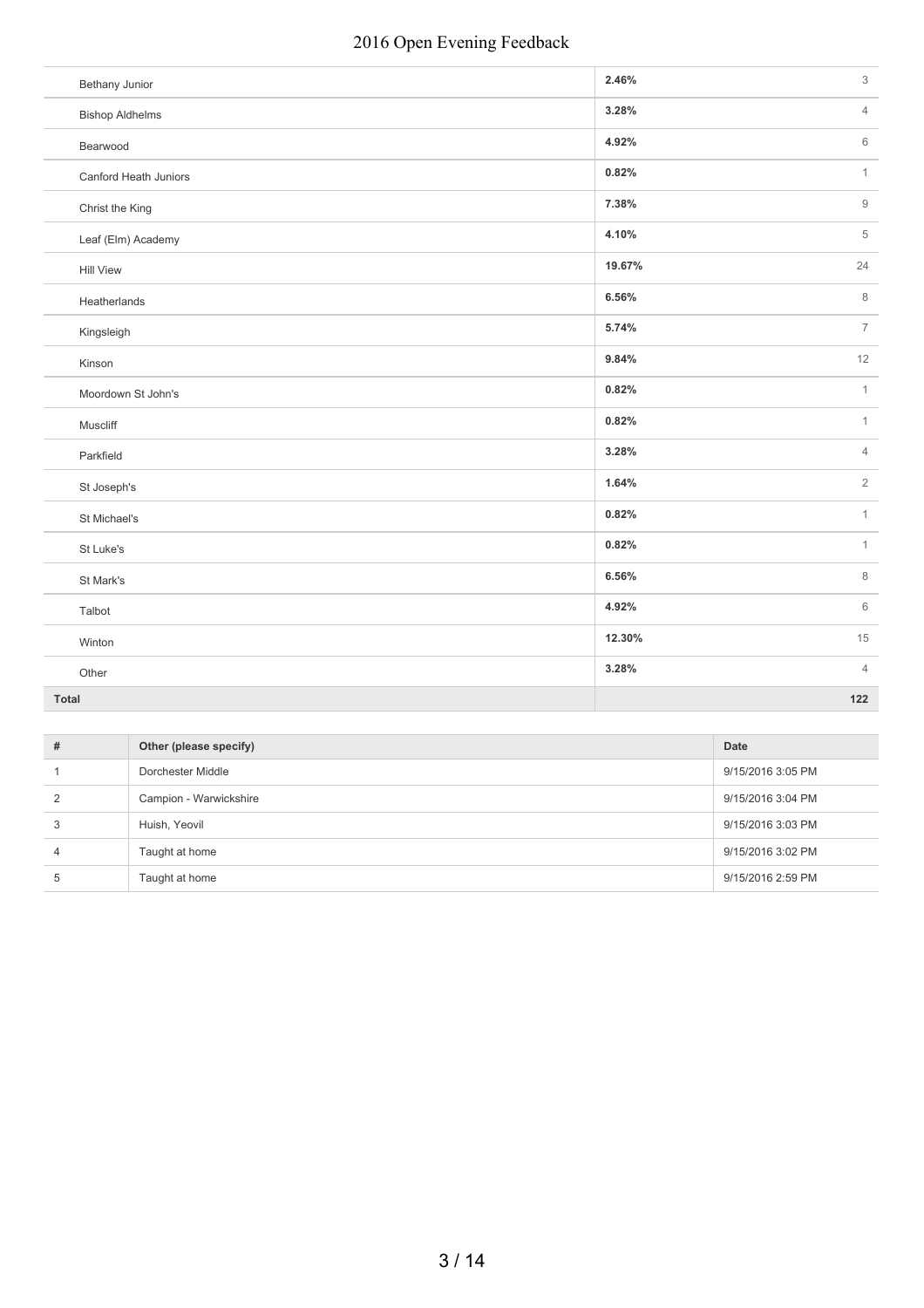## **Q2 My child will be joining The Bourne Academy in Year 7:**



| <b>Answer Choices</b> | <b>Responses</b> |
|-----------------------|------------------|
| Yes                   | 32.79%<br>40     |
| <b>No</b>             | 3.28%<br>4       |
| Maybe                 | 63.93%<br>78     |
| <b>Total</b>          | 122              |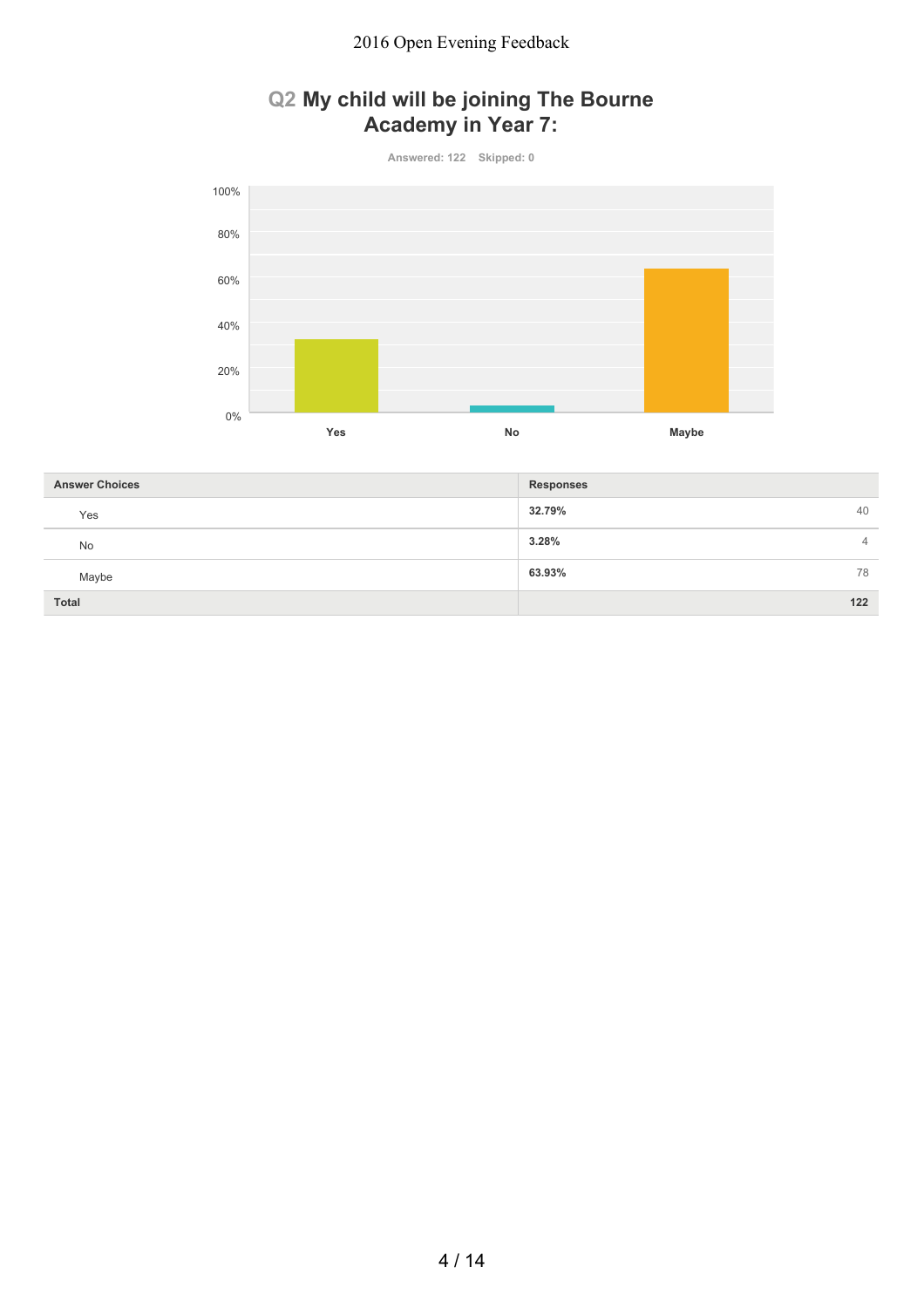### **Q3 What is most important to you when choosing a school?**



| <b>Answer Choices</b>              | <b>Responses</b> |
|------------------------------------|------------------|
| Exam results                       | 33.62%<br>39     |
| Good behaviour                     | 39.66%<br>46     |
| Reputation                         | 16.38%<br>19     |
| <b>Extra Curricular Activities</b> | 8.62%<br>10      |
| Trips and Outings                  | 1.72%<br>2       |
| <b>Total</b>                       | 116              |

| #              | Other (please specify)                                         | Date              |
|----------------|----------------------------------------------------------------|-------------------|
| -1             | All of the above. MY CHILD WILL POSSIBLY BE JOINING IN YEAR 10 | 9/15/2016 3:04 PM |
| 2              | Approach to teaching. Attitude and pressure on students.       | 9/15/2016 3:02 PM |
| 3              | Approach to teaching. Attitude and pressure on students.       | 9/15/2016 2:59 PM |
| $\overline{4}$ | School feel.                                                   | 9/15/2016 2:51 PM |
| 5              | Older son now in 6th Form                                      | 9/15/2016 2:44 PM |
| 6              | and if she likes it.                                           | 9/15/2016 2:42 PM |
| 7              | SENCo support                                                  | 9/15/2016 2:41 PM |
| 8              | Pastoral care                                                  | 9/15/2016 2:40 PM |
| 9              | All of the above                                               | 9/15/2016 2:38 PM |
| 10             | All of the above                                               | 9/15/2016 2:34 PM |
| 11             | Educational support to meet his needs.                         | 9/15/2016 2:33 PM |
| 12             | All of the above                                               | 9/15/2016 2:29 PM |
| 13             | Happy children, good learning environment.                     | 9/15/2016 2:27 PM |
| 14             | The school has got to be right for the child                   | 9/15/2016 2:26 PM |
| 15             | Pastoral support                                               | 9/15/2016 2:20 PM |
| 16             | All of the above                                               | 9/15/2016 2:14 PM |
| 17             | all of the above                                               | 9/15/2016 2:04 PM |
| 18             | All of the above                                               | 9/15/2016 2:01 PM |
|                |                                                                |                   |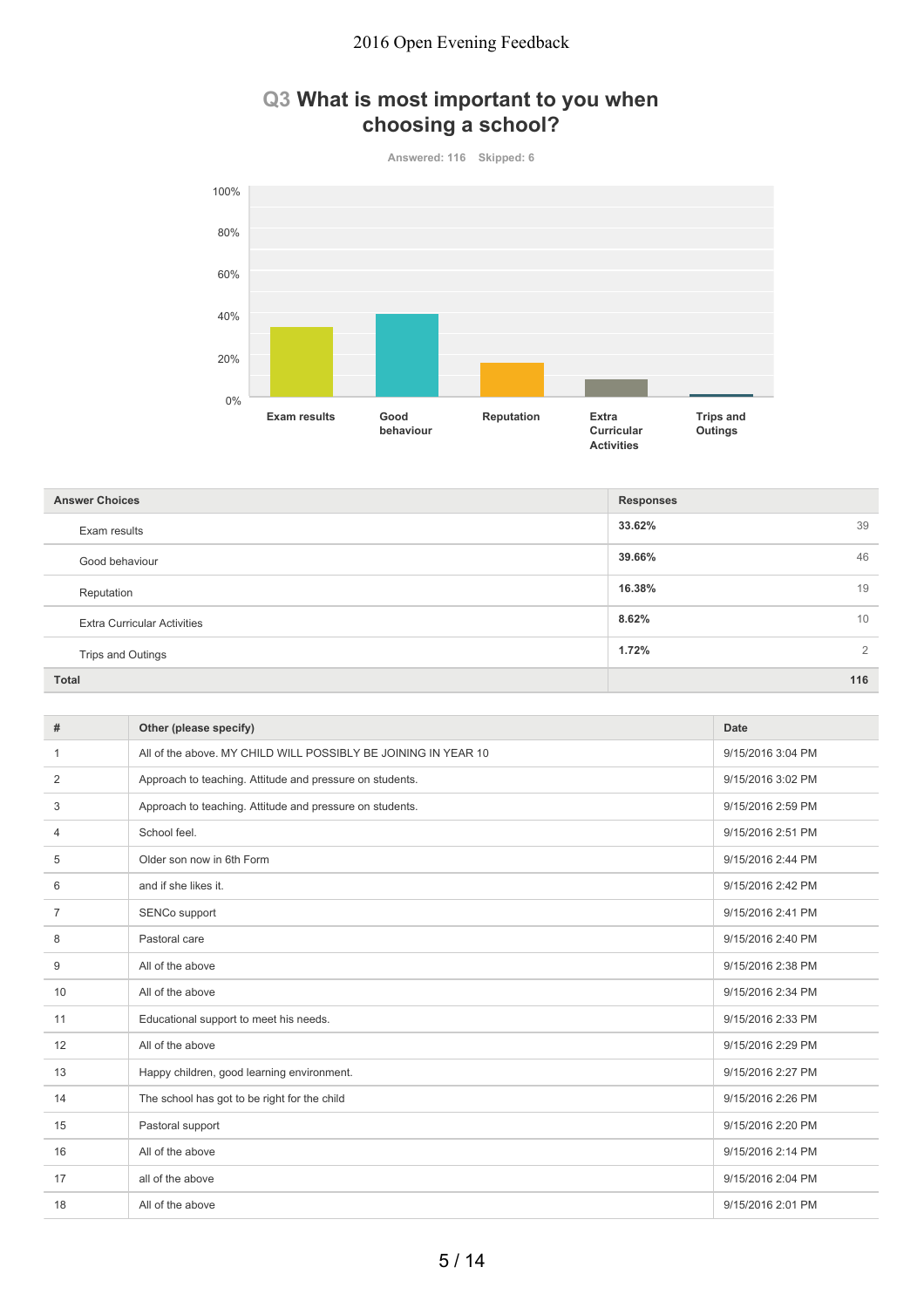| 19 | Atmosphere in school                                       | 9/15/2016 2:01 PM  |
|----|------------------------------------------------------------|--------------------|
| 20 | All of the above incl computer, maths and tech facilities. | 9/15/2016 1:57 PM  |
| 21 | All of the above and general feel of the school            | 9/15/2016 1:51 PM  |
| 22 | All of the above                                           | 9/15/2016 12:56 PM |
| 23 | All of the above, but sports are VERY important            | 9/15/2016 12:33 PM |
| 24 | Pastoral care                                              | 9/15/2016 12:32 PM |
| 25 | Also behaviour and clubs                                   | 9/15/2016 12:29 PM |
| 26 | All of the above                                           | 9/15/2016 12:27 PM |
| 27 | Commitment to excellence                                   | 9/15/2016 12:25 PM |
| 28 | and after schoolclubs                                      | 9/15/2016 12:21 PM |
| 29 | Incl clubs and good behaviour                              | 9/15/2016 12:19 PM |
| 30 | All of the above really!                                   | 9/15/2016 12:16 PM |
| 31 | All the above including SEN                                | 9/15/2016 12:15 PM |
| 32 | and good behaviour and reputation                          | 9/15/2016 12:14 PM |
| 33 | Incl after school clubs                                    | 9/15/2016 12:13 PM |
| 34 | Incl extra curricular clubs                                | 9/15/2016 12:11 PM |
| 35 | All of the above and that my child is happy!               | 9/15/2016 12:09 PM |
| 36 | and good behaviour                                         | 9/15/2016 12:06 PM |
| 37 | Incl exam results and good behaviour                       | 9/15/2016 12:00 PM |
| 38 | All of the above                                           | 9/15/2016 11:57 AM |
| 39 | All of the above                                           | 9/15/2016 11:54 AM |
| 40 | Student-led learning                                       | 9/15/2016 11:48 AM |
| 41 | My son seeing himself here.                                | 9/15/2016 11:37 AM |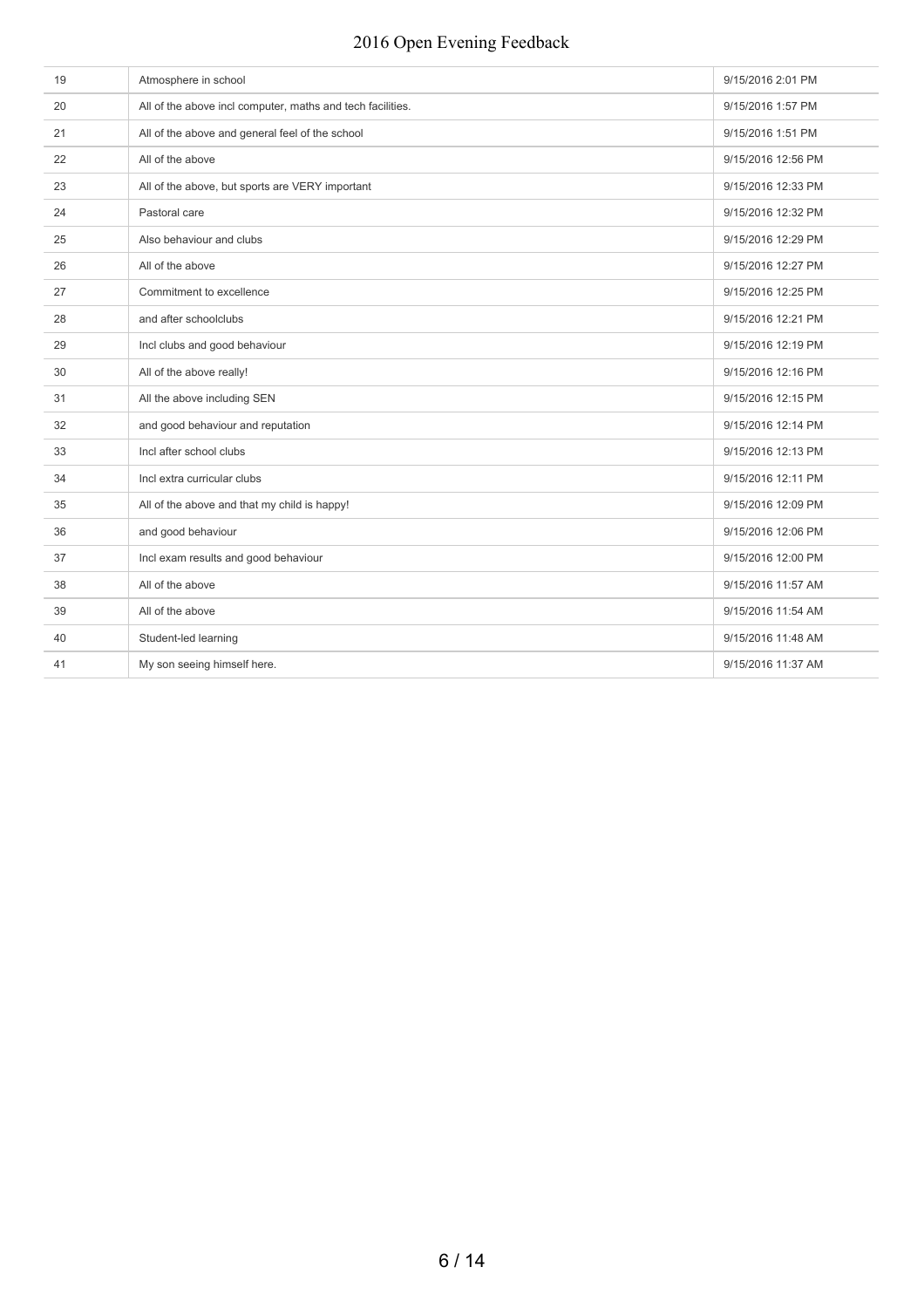### **Q4 I am impressed with the facilities at the Academy.**



| <b>Responses</b> |
|------------------|
| 67.21%<br>82     |
| 24.59%<br>30     |
| 7.38%<br>9       |
| 0.82%            |
| 122              |
|                  |

| Other (please specify)                                   | <b>Date</b>       |
|----------------------------------------------------------|-------------------|
| Fab facilities for all subjects, especially IT and Tech. | 9/15/2016 1:57 PM |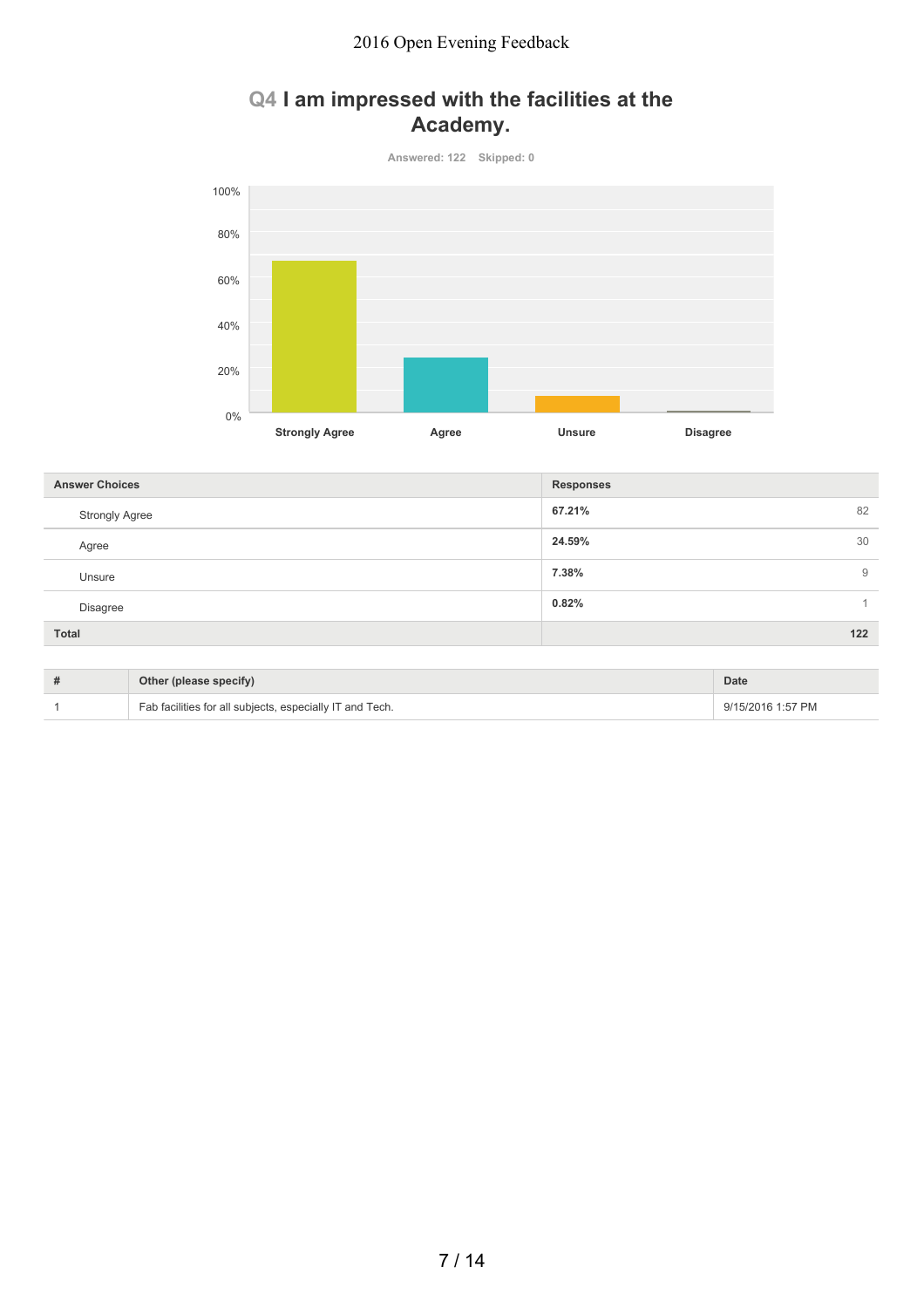# **Q5 I enjoyed the presentations.**



| <b>Answer Choices</b> | <b>Responses</b> |
|-----------------------|------------------|
| <b>Strongly Agree</b> | 57<br>46.72%     |
| Agree                 | 37<br>30.33%     |
| Unsure                | 25<br>20.49%     |
| Disagree              | 2.46%<br>3       |
| <b>Total</b>          | 122              |

| # | Other (please specify)                                        | Date               |
|---|---------------------------------------------------------------|--------------------|
|   | Very helpful, friendly teachers                               | 9/15/2016 2:13 PM  |
|   | Especially physics, maths and coding                          | 9/15/2016 1:57 PM  |
| 3 | Didn't attend                                                 | 9/15/2016 12:29 PM |
|   | We didn't have an opportunity to see presentation as too busy | 9/15/2016 12:19 PM |
| 5 | The Hall was full, so didn't hear or see !:- (                | 9/15/2016 11:58 AM |
| 6 | n/a                                                           | 9/15/2016 11:41 AM |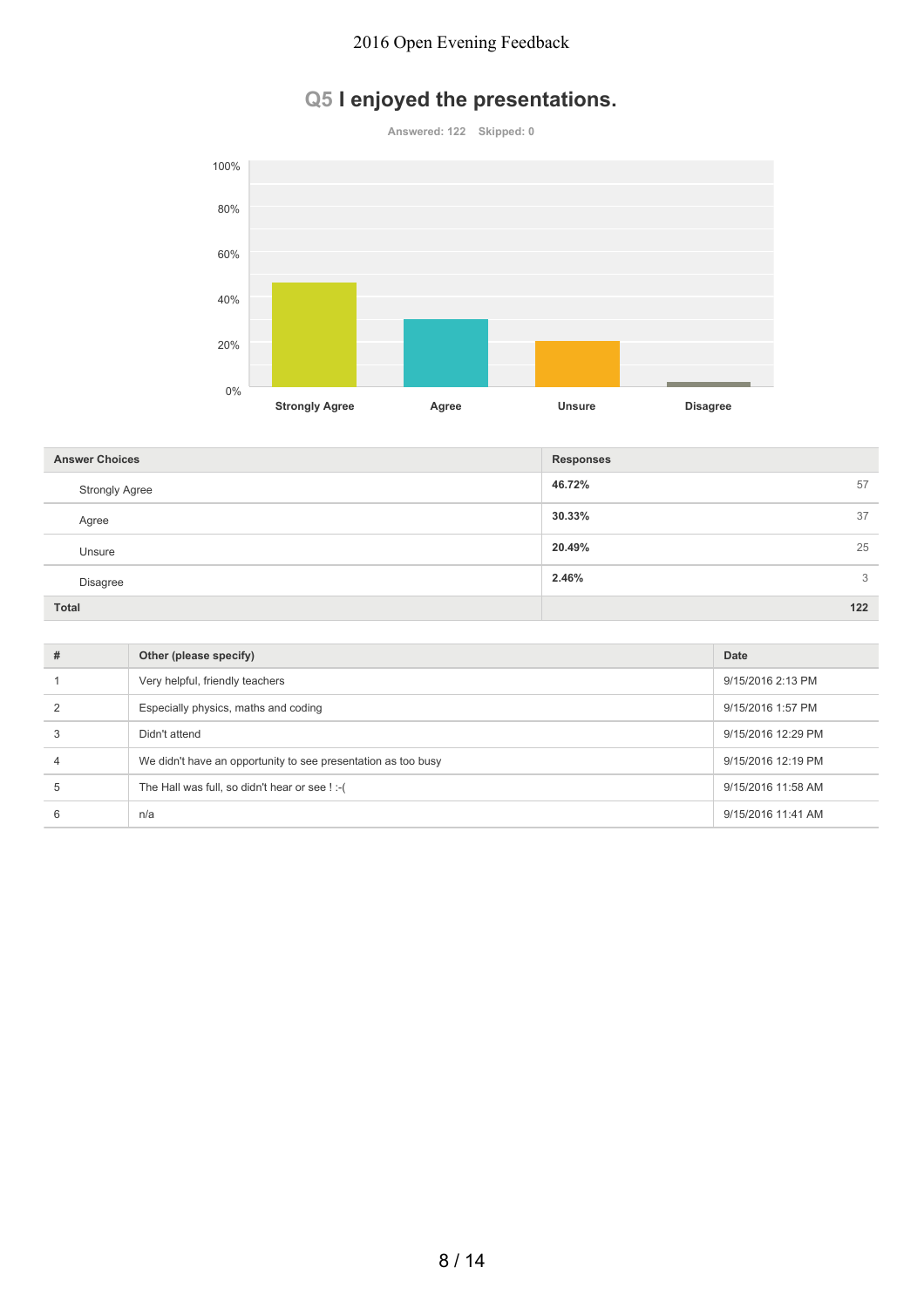### **Q6 Students from the Academy interacted well with us.**



| <b>Answer Choices</b> | <b>Responses</b>                  |
|-----------------------|-----------------------------------|
| <b>Strongly Agree</b> | 65.57%<br>80                      |
| Agree                 | 23.77%<br>29                      |
| Unsure                | 4.92%<br>6                        |
| Disagree              | 5.74%<br>$\overline{\phantom{0}}$ |
| <b>Total</b>          | 122                               |

| #  | Other (please specify)                                                                   | Date               |
|----|------------------------------------------------------------------------------------------|--------------------|
|    | Alex in Year 11 was extremely helpful, polite and enthusiastic.                          | 9/15/2016 2:50 PM  |
| 2  | Not much interaction at all.                                                             | 9/15/2016 2:40 PM  |
| 3  | All were very helpful. An asset to the school.                                           | 9/15/2016 2:37 PM  |
|    | Pleasant, respectful pupils                                                              | 9/15/2016 2:13 PM  |
| 5  | Tom was excellent, he answered a lot of questions.                                       | 9/15/2016 1:57 PM  |
| 6  | Some did                                                                                 | 9/15/2016 1:48 PM  |
|    | Martha in Sports was very helpful. Her knowledge and assistance was greatly appreciated. | 9/15/2016 12:56 PM |
| 8  | Although the TED Department was fab!                                                     | 9/15/2016 12:15 PM |
| 9  | Very helpful and polite                                                                  | 9/15/2016 12:06 PM |
| 10 | Very big thanks to Tattum for showing us round.                                          | 9/15/2016 11:42 AM |
| 11 | Tattum was amazing, thank you.                                                           | 9/15/2016 11:41 AM |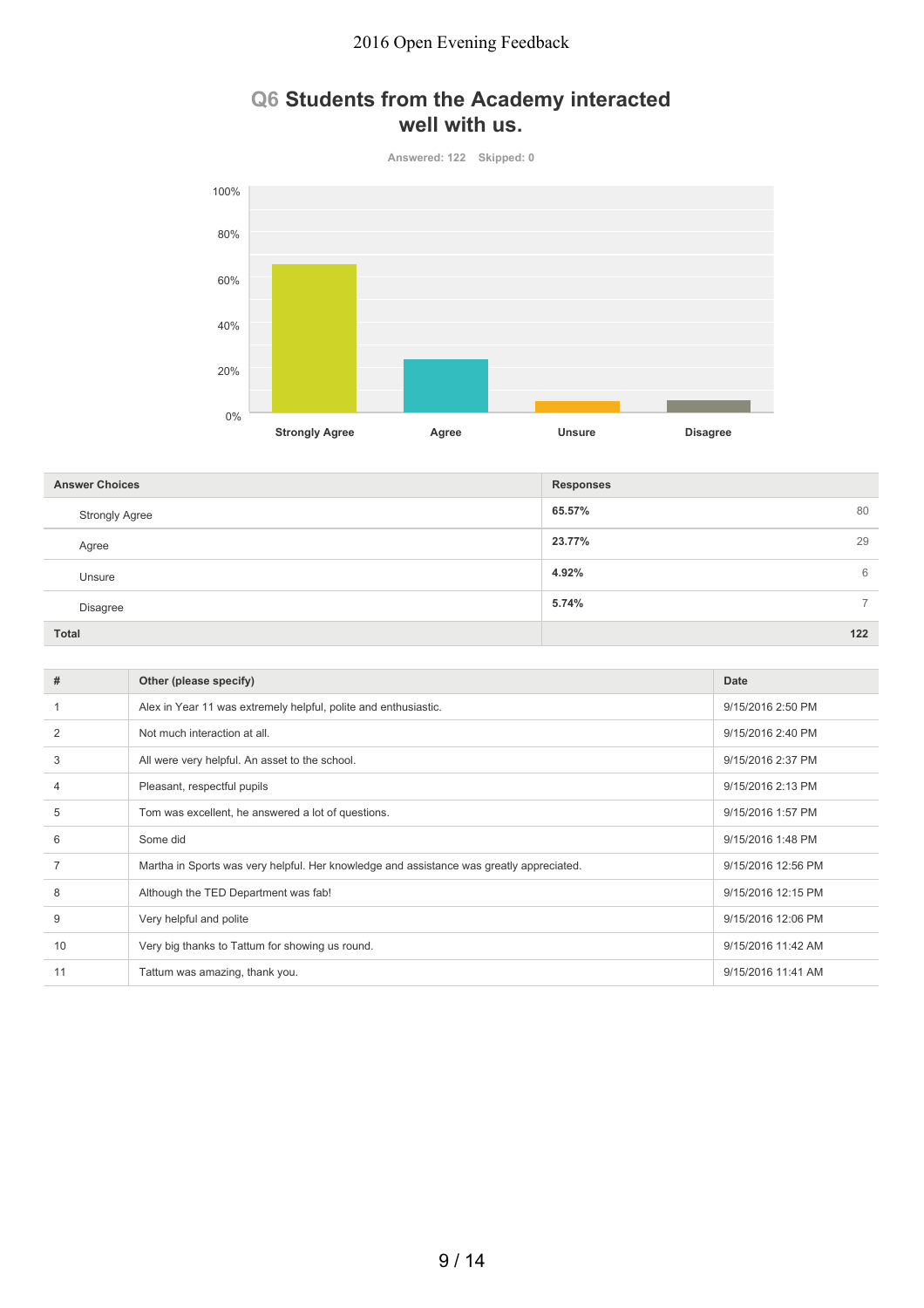# **Q7 I liked the atmosphere in the Academy.**



| <b>Answer Choices</b> | <b>Responses</b> |
|-----------------------|------------------|
| <b>Strongly Agree</b> | 66.39%<br>81     |
| Agree                 | 24.59%<br>30     |
| Unsure                | 4.92%<br>6       |
| <b>Disagree</b>       | 4.10%<br>5       |
| Total                 | $122$            |

| Other (please specify)                                                                                                                                 | Date              |
|--------------------------------------------------------------------------------------------------------------------------------------------------------|-------------------|
| Staff always helpful and smiling                                                                                                                       | 9/15/2016 2:13 PM |
| Son said 'it 's brilliant'. Family togetherness, friendly unit. Wasn't sure of the pink at first but this adds to the team<br>unit feel of the school. | 9/15/2016 1:57 PM |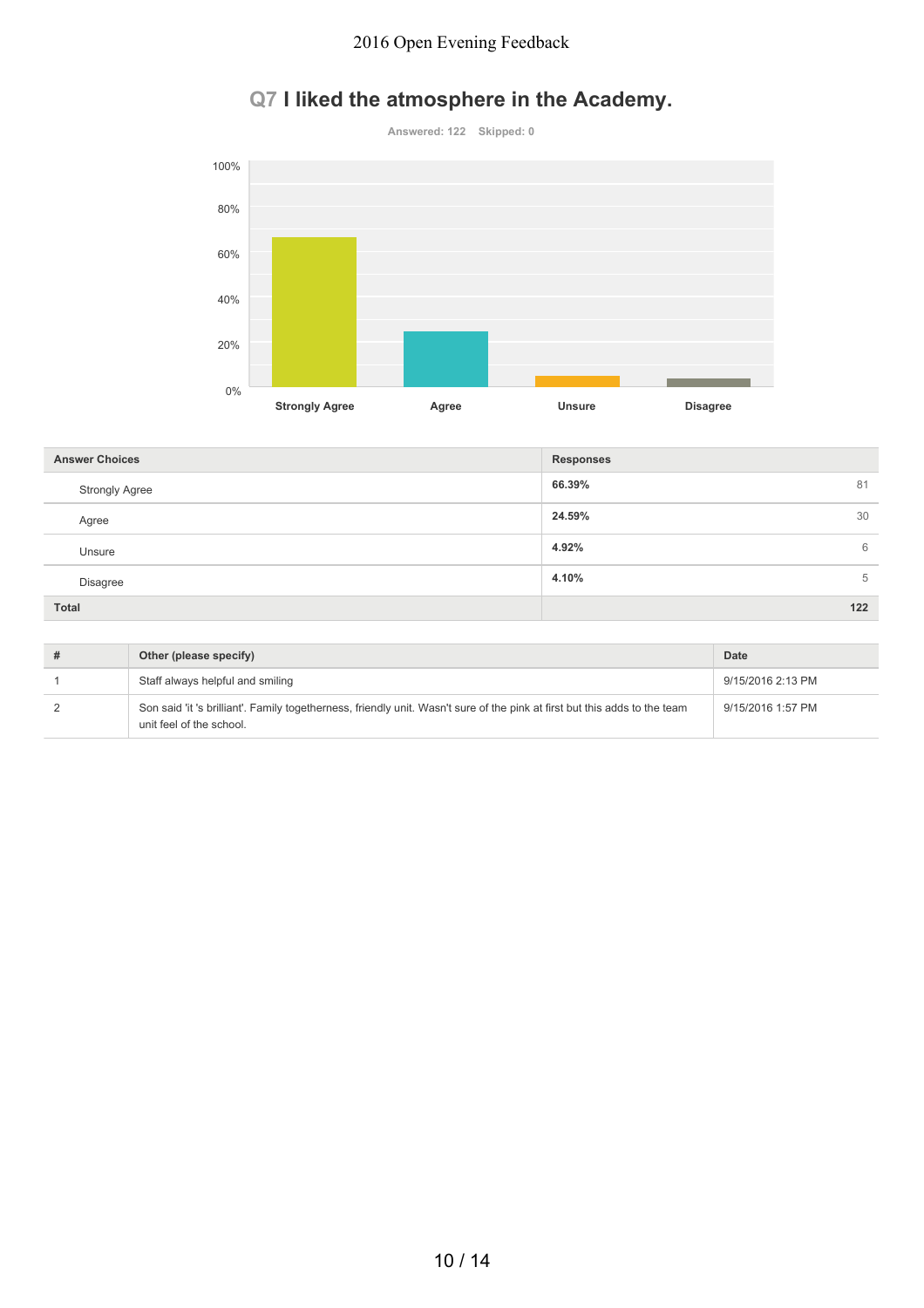## **Q8 The staff were friendly and knowledgeable.**



| <b>Answer Choices</b> | <b>Responses</b> |
|-----------------------|------------------|
| <b>Strongly Agree</b> | 71.31%<br>87     |
| Agree                 | 19.67%<br>24     |
| Unsure                | 5.74%<br>⇁       |
| Disagree              | 3.28%<br>4       |
| <b>Total</b>          | $122$            |

| # | Other (please specify)                                      | Date               |
|---|-------------------------------------------------------------|--------------------|
|   | None really spoke to us.                                    | 9/15/2016 2:40 PM  |
|   | <b>VERY</b>                                                 | 9/15/2016 1:57 PM  |
|   | Mike Child from Sports was very friendly and knowledgeable. | 9/15/2016 12:33 PM |
|   | Friendly but lacking in knowledge!                          | 9/15/2016 12:25 PM |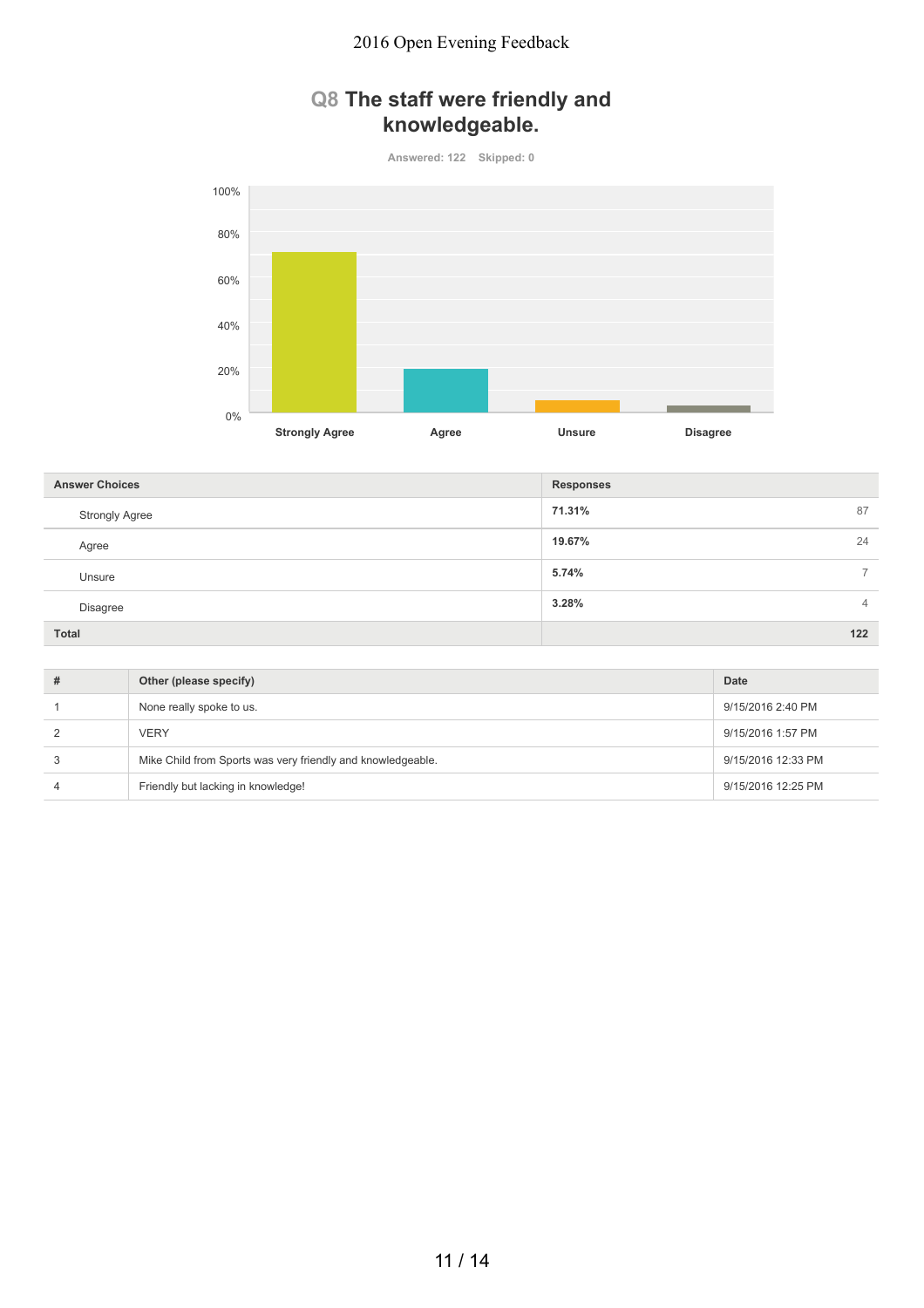## **Q9 I am happy with the subject options on offer.**



| <b>Answer Choices</b>    | <b>Responses</b>                  |
|--------------------------|-----------------------------------|
| <b>Strongly Agree</b>    | 60.66%<br>74                      |
| Agree                    | 31.15%<br>38                      |
| Unsure                   | 6.56%<br>8                        |
| Disagree                 | 1.64%<br>2                        |
| Total                    | 122                               |
| the property of the con- | <b>The Company of the Company</b> |

| Other (please specify)  | Date |
|-------------------------|------|
| There are no responses. |      |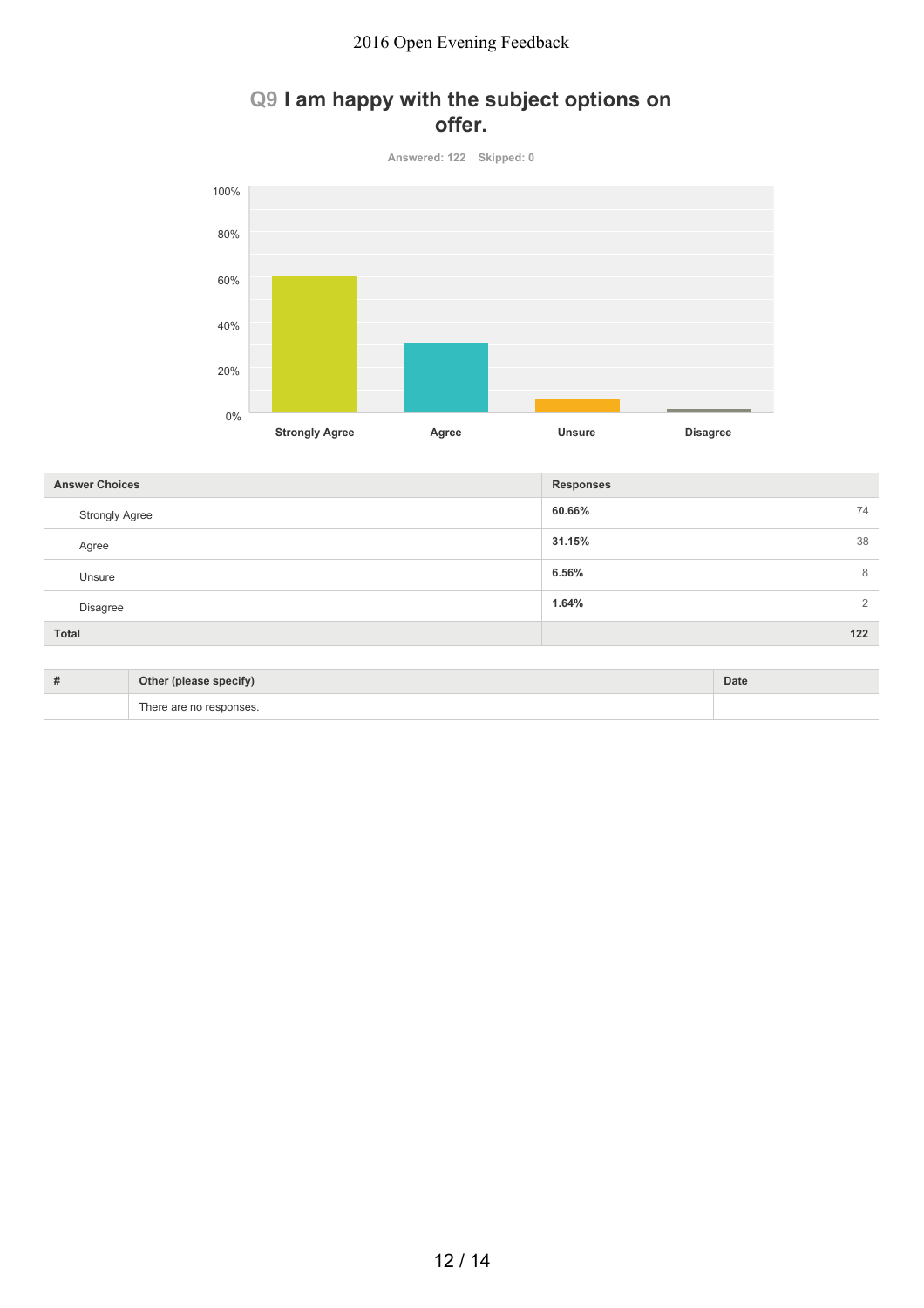### **Q10 How did you hear about our Open Evening?**



| <b>Answer Choices</b>               | <b>Responses</b> |                |
|-------------------------------------|------------------|----------------|
| Through primary school              | 40.16%           | 49             |
| Another parent                      | 10.66%           | 13             |
| Bournemouth Echo newspaper          | 13.11%           | 16             |
| Primary Times magazine              | 3.28%            | $\overline{4}$ |
| BH Life magazine                    | 0.82%            | 1              |
| The Local Eye/Kinson Voice magazine | 0.82%            | $\mathbf{1}$   |
| Bus advertising                     | 9.02%            | 11             |
| The Bourne Academy Website          | 12.30%           | 15             |
| Other                               | 9.84%            | 12             |
| <b>Total</b>                        |                  | $122$          |